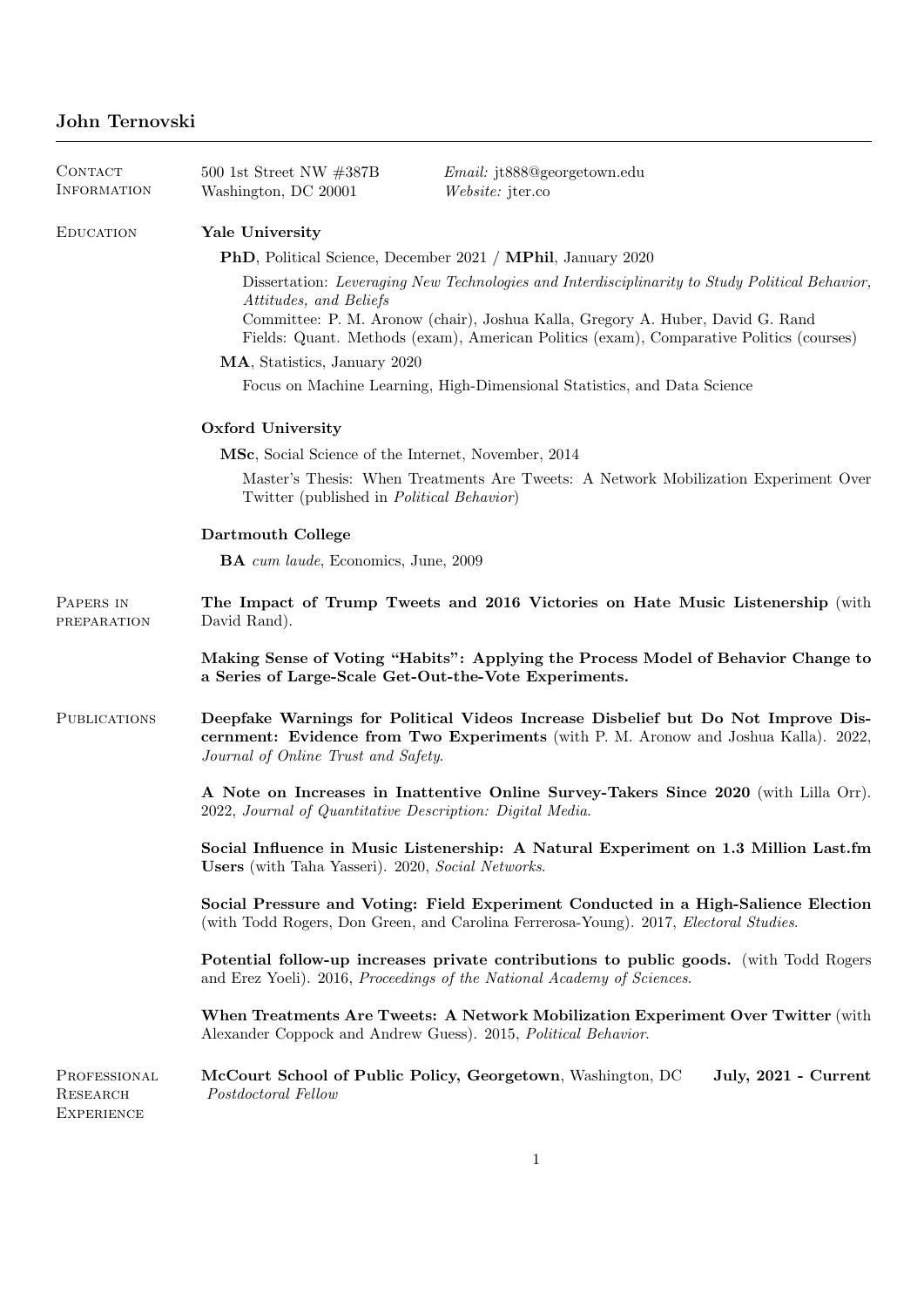| July, 2021 - Current               |
|------------------------------------|
| April, 2016 - Current              |
| April, $2014 -$ Current            |
| July, $2014 - December$ , $2017$   |
|                                    |
| October, $2013 - July, 2014$       |
| October, $2011 - October$ , $2013$ |
| February, $2010 - October$ 2011    |
| July, $2009$ – February $2010$     |
|                                    |

GDIT, Air Force Research Lab, Hanscomb, MA March, 2008 – June, 2008 Associate Scientist

**SOFTWARE PACKAGES** 

MANSKI CI - A Stata package that uses Manski type bounds (Manski 2003) to calculate confidence intervals around a treatment variables regression coefficient in a (covariate-adjusted) regression.

NONPARMDE - A Stata package to calculate the minimum detectable effect (MDE) using nonparametric estimators. (Developed with Joel Middleton.)

**RANDOMIZR** – A Stata package with a suite of random assignment commands including complete, block, cluster, and cluster+block random assignment. (Developed with Alexander Coppock.)

RANDINF - A Stata package for conducting Fischer Randomization Tests on block-randomized experiments.

STRATARAND - A Stata package that conducts blocked random assignment for equally and unequally sized treatment groups.

XVALOLS - A Stata package that performs crossvalidation of OLS regressions. (Developed with Joel Middleton.)

Invited Talks McCourt/OES Agency Evaluation Partnerships Presented at the Evaluation Officer Council Meeting. Hosted by the Office of Management and Budget within the Executive Office of the President of the United States. Virtual. May, 2022.

> Detecting DeepFakes and Coordinated Inauthentic Behavior Presented at the Yale Cyber Leadership Forum. Hosted by Yale University, New Haven, CT. March, 2022.

Why is Data Important to Winning Campaigns? Hosted by the Australian Conservation Foundation. Virtual. October, 2020.

Persuasion on Twitter: Two Online Petition Experiments.

Presented at May Analyst Group Meeting: Social Networks. Hosted by Analyst Institute, Washington, DC. May, 2015.

Canvasser Experiment Workshop.

Hosted by Swedish Social Democratic Party Headquarters, Stockholm, Sweden. May, 2014.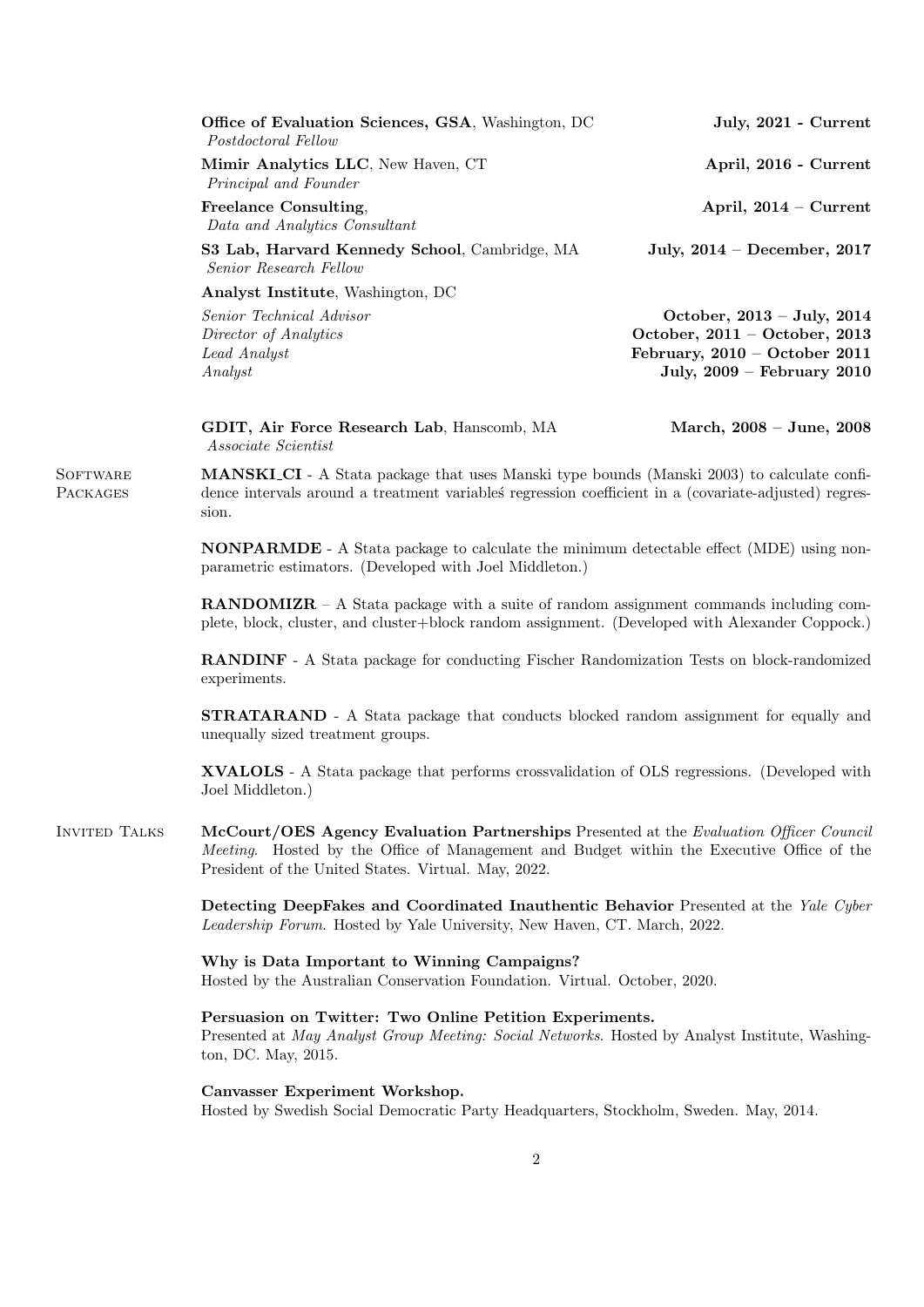## Intro to Experiments.

Presented at Intermediate Data Boot Camp, with Josh Rosmarin. Hosted by New Organizing Institute, Washington, DC. August, 2013.

## Thinking like an Analyst.

Presented at Advanced Data Boot Camp, with Emily Norman. Hosted by New Organizing Institute, Washington, DC. July, 2013,

**CONFERENCE** The Impact of Trump Tweets and 2016 Victories on Hate Music Listenership

> Presented at A Joint Sunbelt and NetSci Conference (Networks 2021). Hosted by The Pennsylvania State University. Virtual. July, 2021.

Presented at 14th Annual Political Networks Conference (PolNet 2021). Hosted by Indiana University Network Science Institute. Virtual. July, 2021.

Deepfake Warnings for Political Videos Increase Disbelief but Do Not Improve Discernment Presented at 2021 Harvard Experimental Political Science Conference. Hosted by Harvard University. Virtual. April, 2021.

Social Influence in Music Listenership: A Natural Experiment on 1.3 Million Last.fm Users. Presented at Ninth International Conference on Complex Systems 2018 (ICCS 2018), with Taha Yasseri. Hosted by New England Complex Systems Institute, Cambridge, MA. July, 2018.

Successful Researcher-Practitioner RCT Partnership: Increasing Attendance by 15,000 Days. Presented at Society for Research on Educational Effectiveness, Lost in Translation: Building Pathways from Knowledge to Action, with Todd Rogers, Tonya Wolford, Avi Feller, and Shruthi Subramanyam. Hosted by Education Northwest, Washington, DC. March, 2016.

## Introduction to Stata Training Series.

Hosted by Student Social Support R&D Lab Harvard Kennedy School, Cambridge, MA. 2015-2016.

Challenges to inferring causality from viral information dispersion in dynamic social networks. Presented at SPIE 9097, Cyber Sensing 2014. Hosted by SPIE, Baltimore, MD. June, 2014.

Challenges and Limitations of Contemporary Experimental Designs in Dynamic Social Networks. Presented at 6th Annual Political Networks Conference (PolNet 2013). Hosted by Indiana University, Bloomington, IN. June, 2013.

Fundamentals of Experiments Annual Training Series. Founder and Organizer. Hosted by Analyst Institute, Washington, DC. 2013-2014.

PROFESSIONAL **SERVICE** Reviewer for Proceedings of the National Academy of Sciences, American Political Science Review, Journal of Politics, Political Behavior

> Program Committee Social Informatics Conference (SocInf 2022, Glasgow, UK)

Digital Transformation and Global Society (DTGS 2021, St. Petersburg, Russia) Social Informatics Conference (SocInf 2020, Pisa, Italy) Social Informatics Conference (SocInf 2018, St. Petersburg, Russia) Network Science Conference (NetSci2017, Indianapolis, Indiana) Social Informatics Conference (SocInf 2017, Oxford, UK)

## **TEACHING** Teaching Fellow, Yale University, Political Science

**EXPERIENCE** 

**PRESENTATIONS**